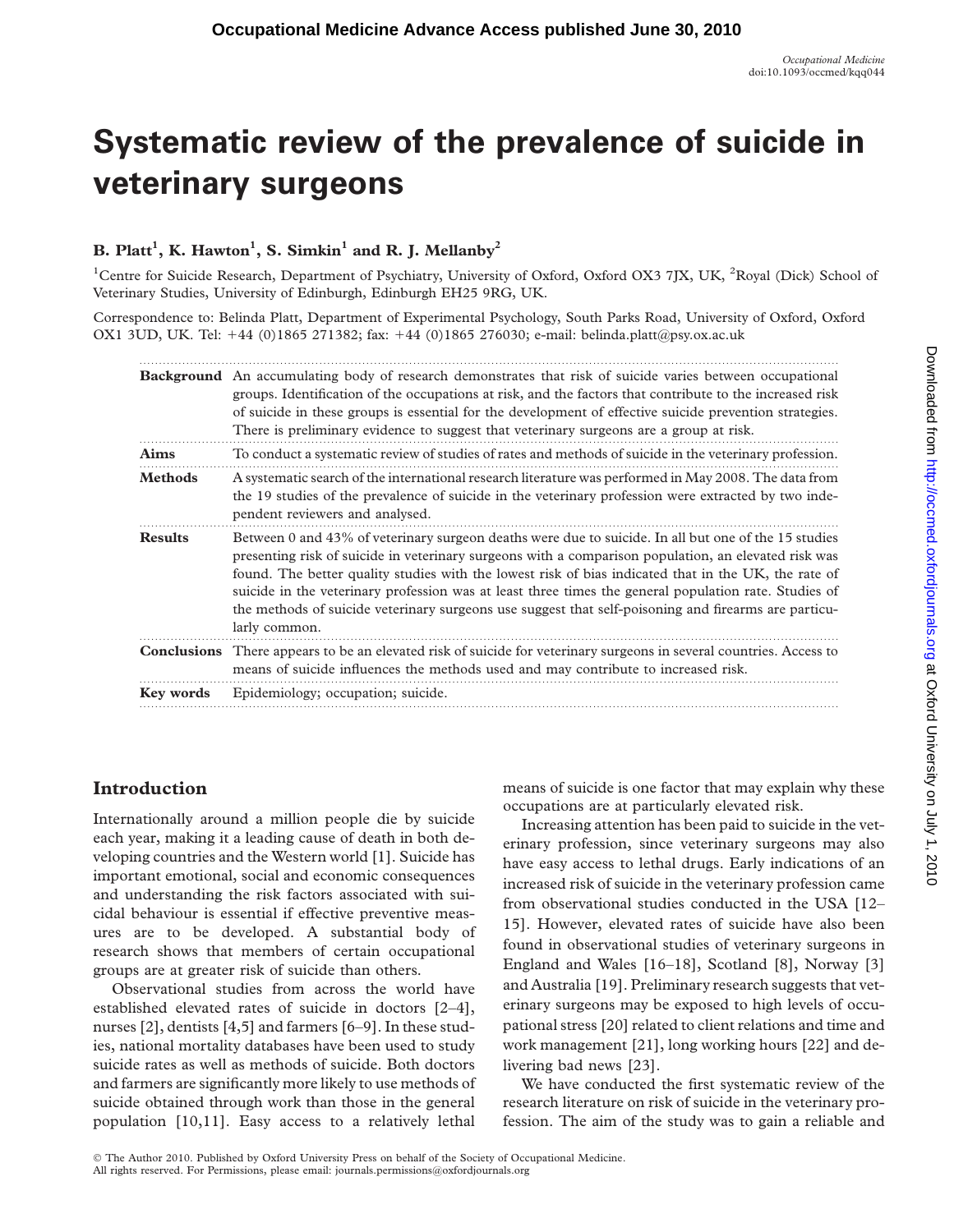accurate indication of the extent to which the prevalence of suicide is elevated in the veterinary profession by aggregating data from the international research literature. In order to gain a better understanding of the contribution that access to a means of suicide has on suicide rates within the profession, studies that present data on the methods of suicide were also collated and summarized.

#### Methods

The search strategy used to identify studies of the prevalence and methods of suicide was carried out as part of a wider systematic review of the research literature on suicidal behaviour and wellbeing of the veterinary profession. Studies not reporting suicide prevalence data, or which report data on the wellbeing of veterinary students, will be reported elsewhere. The systematic review procedure is illustrated in Figure 1.

An electronic search of the databases MEDLINE (1950-present), EMBASE (1980-present), AMED (1982-present), BNI (1985-present), CINAHL (1982 present), PsycINFO (1806-present), SCOPUS, Web of Science (1945-present) and IBSS (1951-present) was conducted in May 2008. The terms 'wellbeing', 'emotion\*', 'anxiet\*', 'psycholog\*', 'mortalit\*', 'mental illness', 'mental health', 'stress\*', 'depress\*', 'self harm', 'suicid\*' were combined with 'veterinar\*' and 'vets' in a free-text search. In addition, the subject headings

associated with suicide- and veterinary-related terms were searched in order to identify any references not coded with the appropriate terms by the managers of the electronic reference databases. No restrictions were made about the language of the publication.

References retrieved in this search were randomly distributed to reviewers 1–4 (K.H., S.S., R.M., L.S.) who independently screened reference abstracts (according to the study inclusion criteria; see Table 1). In addition, the abstract for each reference was screened by reviewer 5 (B.P.). On occasions when reviewers disagreed, the decisions of a sixth independent reviewer (L.H.) were used to determine whether the reference was identified for review at the full-text level or not. In total, 970 references were forwarded for full-text screening. Each of these reports was then randomly assigned to reviewers 1–3 and reviewer 5 for screening. Full-text screening required reviewers to categorize each paper as described in Table 1.

When there was disagreement about the category to which a reference should be assigned, the respective reviewers discussed their views until a consensus decision could be reached. Papers that were not available in English were translated and categorized according to the above criteria in a collaborative effort between a native speaker of the respective language and reviewer 5. Additional search methods included hand-searching the references of studies that fell into Category 1, asking international experts in the field to review the final list of studies in Category 1 and searching a weekly updated



Figure 1. Flow chart of systematic review process.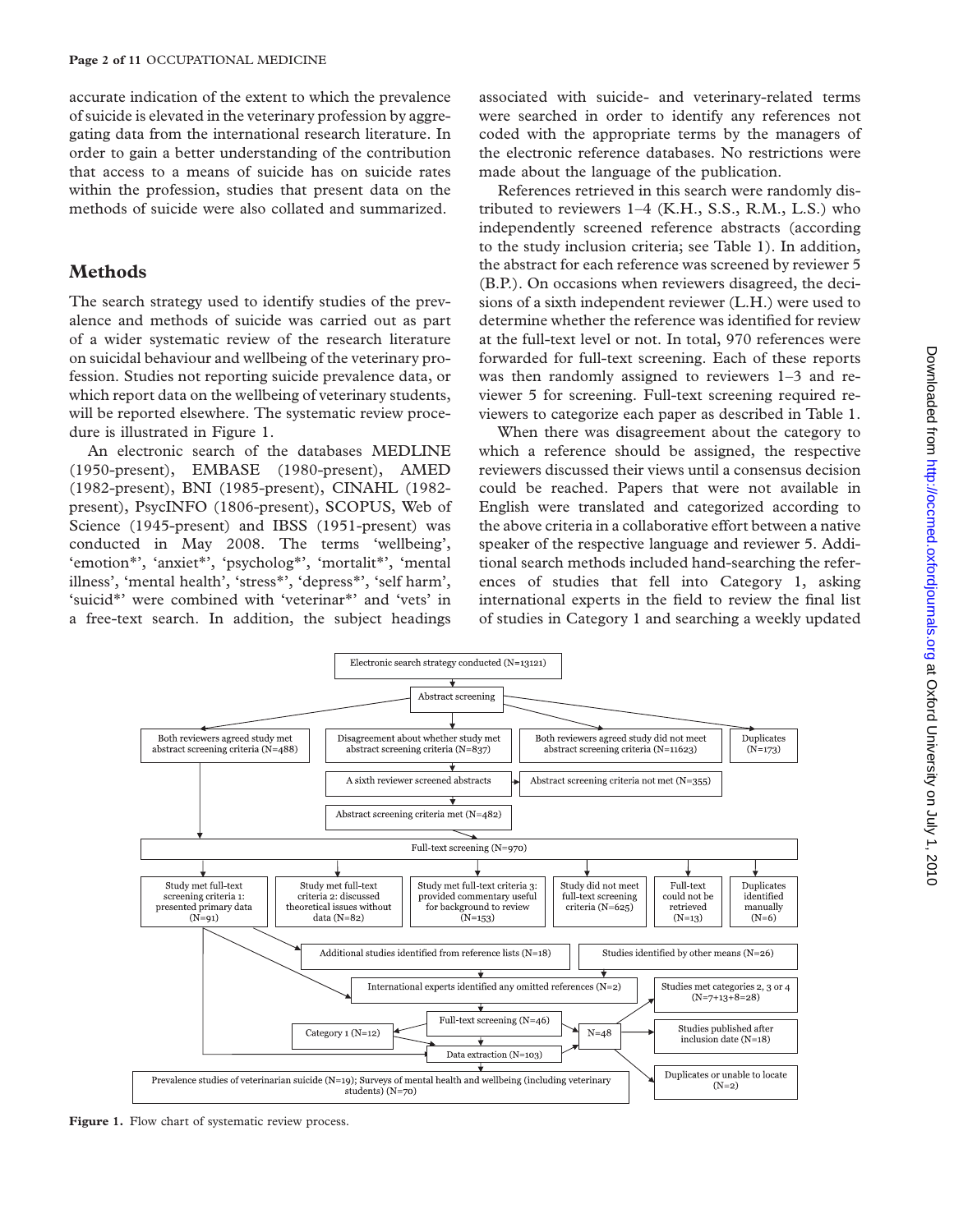Table 1. Abstract screening criteria and full-text screening categories

| Abstract screening criteria                                   |
|---------------------------------------------------------------|
| Paper includes information on suicide, mental illness,        |
| stress and other related issues and                           |
| Paper reports the above issues in relation to veterinary<br>2 |
| surgeons or students of veterinary medicine                   |
| Full-text screening categories                                |
| The paper presents empirical data in relation to suicidal     |
| behaviour or wellbeing in veterinarians and/or veterinary     |
| medical students                                              |
| The paper presents theoretical accounts of suicidal<br>2      |
| behaviour or wellbeing in veterinarians and/or veterinary     |
| medical students e.g. models of suicide                       |
| The paper presents non-theoretical accounts of suicidal<br>3  |
| behaviour or wellbeing in veterinarians and/or veterinary     |
| medical students e.g. personal account of suicidal            |

4 The paper is irrelevant to the study protocol.

electronic database of injury prevention research literature. Any references identified by these additional methods were randomly allocated to reviewers 1–3 and reviewer 5 for full-text screening.

A standardized form containing 106 items was developed by the authors specifically for the purpose of extracting data from papers on the prevalence and methods of suicide in the veterinary profession. In addition, a form was developed to assess the overall quality and risk of bias associated with each paper. The quality rating scale contained 12 items, which were rated by two independent reviewers on a binomial scale and summed to give an overall indication of quality (Table 2).

Scores between 0–4 were taken to represent relatively low quality, 5–8 moderate quality and 9–12 relatively high quality. Five items from the quality rating scale were related to risk of bias: (i) the definition of suicide, (ii) the source of numerator data, (iii) the source of denominator

#### Table 2. Quality rating scale

thoughts

| Item<br>number | Description of quality rating item                                                              | Score        |
|----------------|-------------------------------------------------------------------------------------------------|--------------|
| $\mathbf{1}$   | Definition of suicide                                                                           |              |
|                | Clear definition of suicide used e.g. International Classification of Diseases codes identified | $\mathbf{1}$ |
|                | Unclear definition of suicide e.g. 'cases where death was due to suicide'                       | $\Omega$     |
| $\overline{c}$ | Source of numerator data                                                                        |              |
|                | National or official source of mortality data e.g. Office for National Statistics               | 1.           |
|                | Regional or unofficial source of mortality data e.g. obituaries                                 | $\Omega$     |
| 3              | Source of denominator data                                                                      |              |
|                | National or official source of population data                                                  | 1            |
|                | Regional or unofficial source of population data                                                | $\Omega$     |
| 4              | Study duration                                                                                  |              |
|                | $>5$ years                                                                                      | 1            |
|                | $\leq$ 5 years                                                                                  | $\Omega$     |
| 5              | Study period                                                                                    |              |
|                | Clear definition of study period e.g. 1966-2000                                                 | 1            |
|                | Study period unclear e.g. '10 year period'                                                      | $\Omega$     |
| 6              | Veterinary population data                                                                      |              |
|                | No. suicides/no. all deaths reported or rate of suicide reported                                | 1            |
|                | No. suicides/no. all deaths not reported or rate of suicide not reported                        | $\Omega$     |
| 7              | Comparison population data                                                                      |              |
|                | No. suicides/no. all deaths reported or rate of suicide reported                                | 1            |
|                | No. suicides/no. all deaths not reported or rate of suicide not reported                        | $\Omega$     |
| 8              | Number and type of comparisons made                                                             |              |
|                | Statistical comparisons made with general population and a specific occupational group          | $\mathbf{1}$ |
|                | None or one comparison made                                                                     | $\Omega$     |
| 9              | Appropriateness of comparison group (gender)                                                    |              |
|                | Comparisons made by gender or comparison group statistics adjusted for gender                   | 1            |
|                | Comparisons not made by gender or comparison group not adjusted for gender                      | $\Omega$     |
| 10             | Appropriateness of comparison group (age)                                                       |              |
|                | Comparisons made by age or comparison group statistics adjusted for age                         | 1.           |
|                | Comparisons not made by age or comparison group not adjusted for age                            | $\Omega$     |
| 11             | Significance of comparison statistics                                                           |              |
|                | P-values or confidence intervals reported                                                       | 1            |
|                | P-values or confidence intervals not reported                                                   | $\Omega$     |
| 12             | Study limitations                                                                               |              |
|                | Authors identify possible sources of bias                                                       | 1            |
|                | Authors do not identify possible sources of bias                                                | $\Omega$     |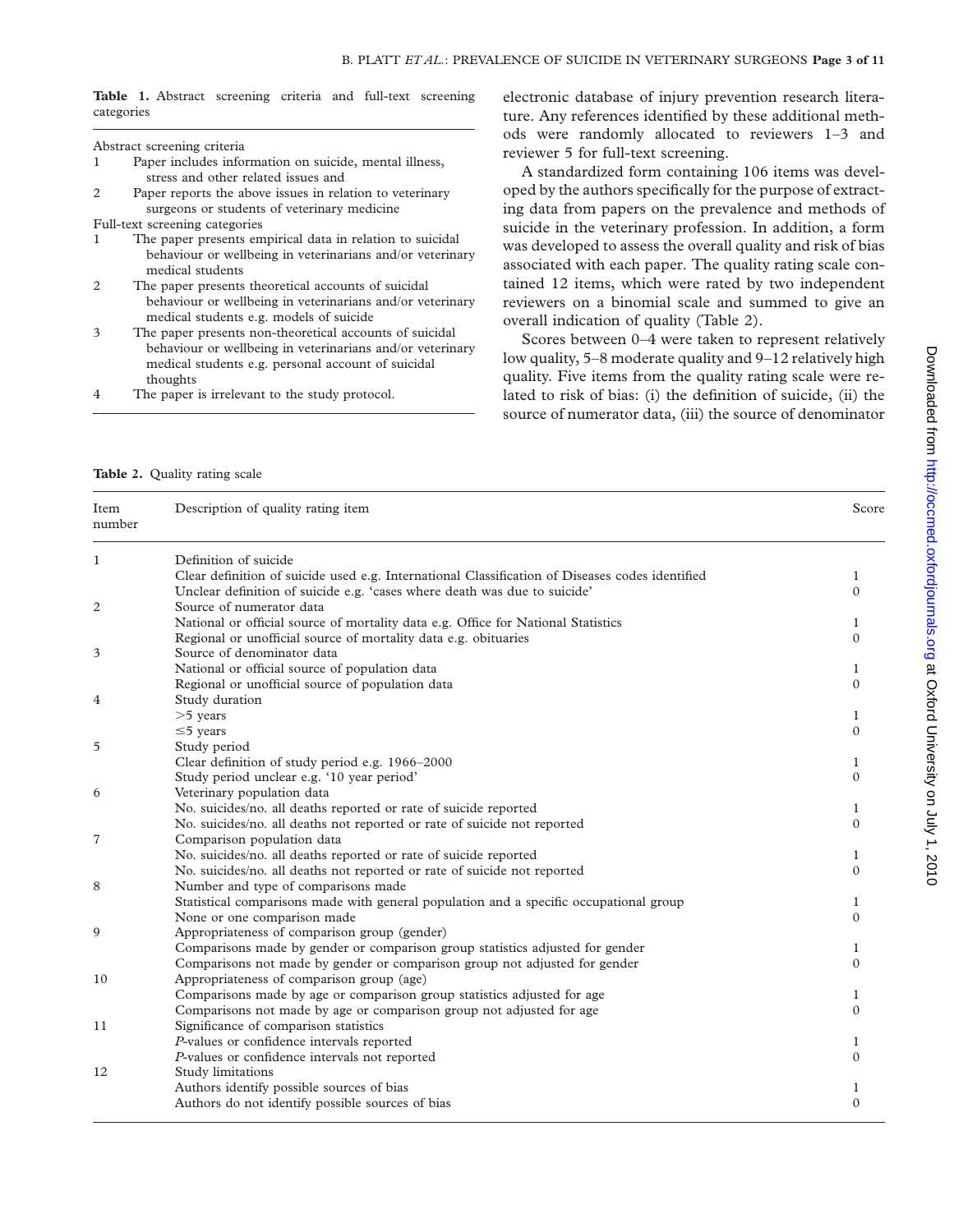data, (iv) the appropriateness of the comparison population in terms of gender and (v) the appropriateness of the comparison population in terms of age. The scores on these items were summed to give an indication of the likelihood that data on the prevalence of suicide were biased. Score of 4 or 5 indicated a relatively low risk of bias.

Each report of prevalence of suicide and methods of suicide was randomly allocated to reviewers 1–3 and reviewer 5 for independent data extraction. Any resulting disagreements were discussed between the reviewers until a ioint decision could be reached. Data were entered into an Excel spreadsheet, which was used for descriptive analyses.

#### Results

The initial electronic search strategy identified 12 948 references, once duplicates had been removed. Disagreement between reviewers existed in relation to 837 (7%) of the references at the abstract screening level (kappa  $=$ 0.504; moderate agreement [24]). There was disagreement about whether 42 (5%) of the studies at the full-text level presented data that met review criteria 1 (presenting data) or not (kappa =  $0.717$ ; substantial agreement [24]).

Nineteen studies presented primary empirical data on the prevalence of suicide in the veterinary profession (Table 3). Data are presented in the format in which they appear in the paper they are extracted from. Where comparative statistics were not reported in the paper but there were sufficient data available to calculate these, the present authors have performed the relevant statistical tests.

Data on the absolute rate of suicide in the veterinary profession were provided in the majority of papers. The proportion of all deaths that were from suicide (proportional mortality; PM) varied from 0/3195 (0%) in a study of veterinarians in Denmark [2] to 6/14 (43%) in a study of female veterinary suicides in California [30]. The lowest absolute rate of suicide (per 100 000) was 41.8 (95%CI: 19.9–87.7) for veterinariansin Victoria, Australia [19] and the highest rate was in veterinarians in Western Australia, 52.6 (95% CI: 19.7–140.1) [19]. Eleven studies compared veterinary suicide PM with a comparison population (proportional mortality ratio; PMR). All of these indicated that the proportion of veterinary deaths that were suicides was elevated compared with the proportion in the general population. Seven of these studies reported that the elevated rate was significant at the  $P < 0.05$  level [13,14,16,26,28, 30,31].

In two studies, the relative risk (RR) of suicide in the veterinary profession was presented [25,27]. These showed an elevated risk of suicide compared with the general population. Two studies reported standardized mortality ratios (SMR) [19,29]. Neither found the risk

of suicide in the veterinary profession to be significantly greater than that of the general population.

The included studies varied greatly in their relative quality and risk of bias. The findings of the four studies that scored 9–12 on the 12 point quality scale and 4 or 5 on the 5 point risk of bias scale are discussed in more detail below as more robust conclusions about the extent to which the rate of suicide is truly elevated in the veterinary profession can be drawn from them [2,8,16,25].

A case–control study of suicide in the national population of Denmark between 1991 and 1997 identified 3195 cases of suicide and 63 900 controls (alive when the case died) [2]. While 49 of the controls were veterinary surgeons, none of the cases of suicide were and therefore it was not possible to calculate the RR of suicide in the veterinary profession.

In a second case–control study, the number of cases of suicide in veterinary surgeons in England and Wales between 1990 and 1992 was compared with the number of suicides by controls (not employed in 1 of 10 highest professional groups at risk of suicide) [25]. The RR of suicide was significantly elevated in female veterinarians aged 16–64 years (RR = 7.62, 95% CI: 1.04–55.94,  $P < 0.05$ ), male veterinarians aged 16–44 years (RR =  $4.61$ , 95% CI: 1.49–14.25,  $P < 0.01$ ) and male veterinarians aged 45–64 years (RR = 5.62, 95% CI: 1.6–19.74,  $P < 0.01$ ).

A third study investigated suicides in veterinary surgeons in England and Wales between 1979 and 2000 [16]. Male and female veterinary surgeons were at significantly increased risk of suicide (PMR =  $361$ , 95% CI: 252–503 and PMR = 414, 95% CI: 166–853, respectively). Male veterinarians were significantly more likely to die by suicide than dentists or doctors. When deaths with an open verdict were also included, the risk of suicide for male and female veterinary surgeons was even greater (PMR = 374, 95% CI: 244–548,  $P < 0.0005$ and PMR = 1240, 95% CI: 446-2710,  $P < 0.05$ , respectively).

The final study compared the relative numbers of deaths due to suicide in male Scottish veterinary surgeons with other males in Scotland [8]. An elevated risk of suicide for veterinary surgeons was reported in those aged 16–45 years (PMR = 293, 95% CI: 80–749) and 46– 64 years (PMR = 301, 95% CI: 36–1088). This was not statistically significant, probably due to relatively few cases of suicide.

Data on the methods of suicide in the veterinary profession were provided in 8 of 19 studies (Table 4). The two most common methods of suicide used by veterinary populations were poisoning and firearms. Three studies showed that firearms were the most common method of suicide; two of these were from the USA [13,14,18]. In five studies, self-poisoning was the most common method of suicide [19,26,30–32], although the percentage of self-poisoning cases ranged from 23 [31] to 100% [19,26].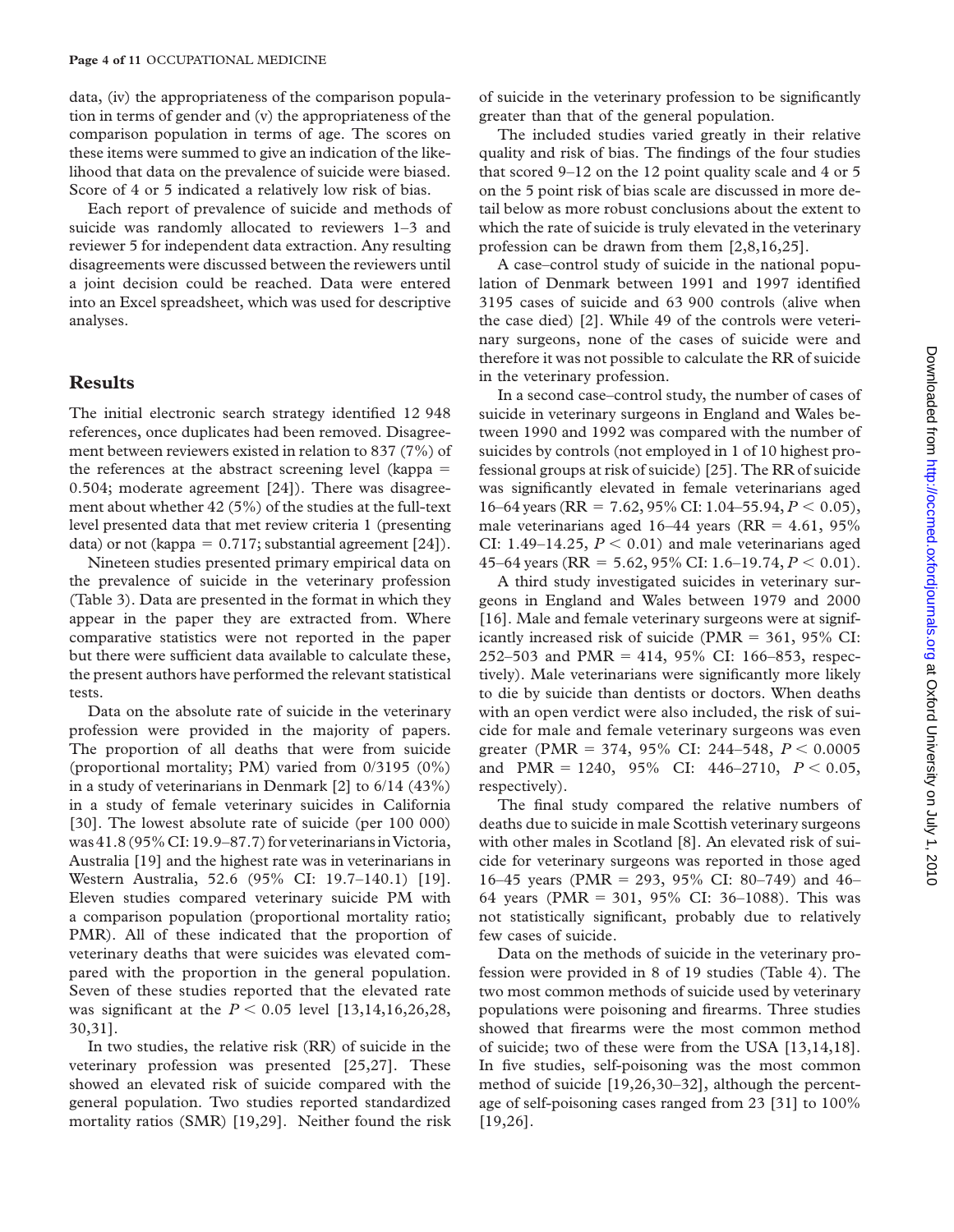| Study and<br>country of<br>research   | Quality Time<br>rating<br>(risk of<br>bias) | period                    | Veterinary study population                                 |                                                                                          | Comparison<br>population                      | Comparative<br>statistics                                                                                            |                                                                                                                                           |
|---------------------------------------|---------------------------------------------|---------------------------|-------------------------------------------------------------|------------------------------------------------------------------------------------------|-----------------------------------------------|----------------------------------------------------------------------------------------------------------------------|-------------------------------------------------------------------------------------------------------------------------------------------|
|                                       |                                             |                           | Data source<br>(verdict)                                    | Description<br>[studies with<br>overlapping<br>population]                               | Prevalence<br>of suicide                      |                                                                                                                      |                                                                                                                                           |
| Charlton [25]<br>England and<br>Wales | 10(5)                                       | 1990-92                   | (suicide and<br>open)                                       | National/official Male veterinarians<br>aged 16-44<br>[16, 26]                           |                                               | Married males in<br>general population<br>aged $16-44$ , not in<br>10 highest<br>occupational<br>groups <sup>b</sup> | $RR = 4.61$<br>$(1.49 - 14.25),$<br>P < 0.01                                                                                              |
|                                       |                                             |                           |                                                             | Male veterinarians<br>aged 45-64<br>[16, 26]                                             |                                               | Married males in<br>general population<br>aged 45-64, not in<br>10 highest<br>occupational<br>groups <sup>b</sup>    | $RR = 5.62$<br>$(1.6 - 19.74),$<br>P < 0.01                                                                                               |
|                                       |                                             |                           |                                                             | Female<br>veterinarians<br>aged 16-64<br>[16, 26]                                        | 2 suicides<br>3 deaths from<br>natural causes | Married females in $RR = 7.62$<br>general population<br>aged 16-64, not in<br>10 highest<br>occupational<br>groupsb  | $(1.04 - 55.94),$<br>P < 0.05                                                                                                             |
| Stark et al. [8]<br>Scotland          | 10(5)                                       | 1981-99                   | (suicide and<br>open)                                       | National/official Male veterinarians<br>aged 16-45<br>Male veterinarians<br>aged $46-64$ |                                               | Males in general<br>population                                                                                       | $PMR = 293$<br>$(80-749)$ , 'not<br>significant'<br>$PMR = 301$<br>$(36-1088)$ , 'not<br>significant'                                     |
| Mellanby [16]<br>England and<br>Wales | 10(4)                                       | 1979-90<br>except<br>1981 | National/official Female<br>(suicide)                       | veterinarians<br>aged 20-74                                                              | $PM = 7/30$<br>(23%)                          | General population $PMR = 414$                                                                                       | (166-853) Higher<br>than medical<br>practitioners<br>$(X^2 = 8.3,$<br>P < 0.005                                                           |
|                                       |                                             |                           | 1991-2000 National/official Female<br>(suicide and<br>open) | veterinarians<br>aged 20-74 [25]                                                         | $PM = 6/36$<br>(17%)                          | General population $PMR = 1240$                                                                                      | $(446 - 2710)$<br>Higher than<br>medical<br>practitioners<br>$(X^2 = 4.5,$<br>P < 0.05                                                    |
|                                       |                                             | 1979-90<br>except<br>1981 | (suicide)                                                   | aged 20-74 [17] (9%)                                                                     |                                               | National/official Male veterinarians $PM = 35/383$ General population $PMR = 361$                                    | $(252 - 503)$ Higher<br>than medical<br>practitioners<br>$(X^2 = 32.1,$<br>$P < 0.0001$ ) and<br>dentists $(X^2=13.7)$ ,<br>$P < 0.001$ ) |
| Agerbo et al.<br>[2] Denmark          | 9(5)                                        | 1991-97                   | (suicide)                                                   | National/official Veterinarians aged 0 suicides<br>$25 - 60$                             |                                               | Suicides controls<br>$(N = 3195)$ in<br>general population<br>(matched for<br>gender and year<br>of birth)           |                                                                                                                                           |
| Lange [27] USA                        | 9(3)                                        | 1965-89                   | (suicide)                                                   | Regional/official Veterinarians on<br>active duty in<br>commissioned<br>corps            | $PM = 1/3$<br>(33%)                           | General population $RR = 4$ , 'significant'<br>adjusted for age,<br>race, ethnicity<br>$(PM = 24/118,$<br>$20\%)$    |                                                                                                                                           |

Table 3. Observational studies of the prevalence of suicide in the veterinary profession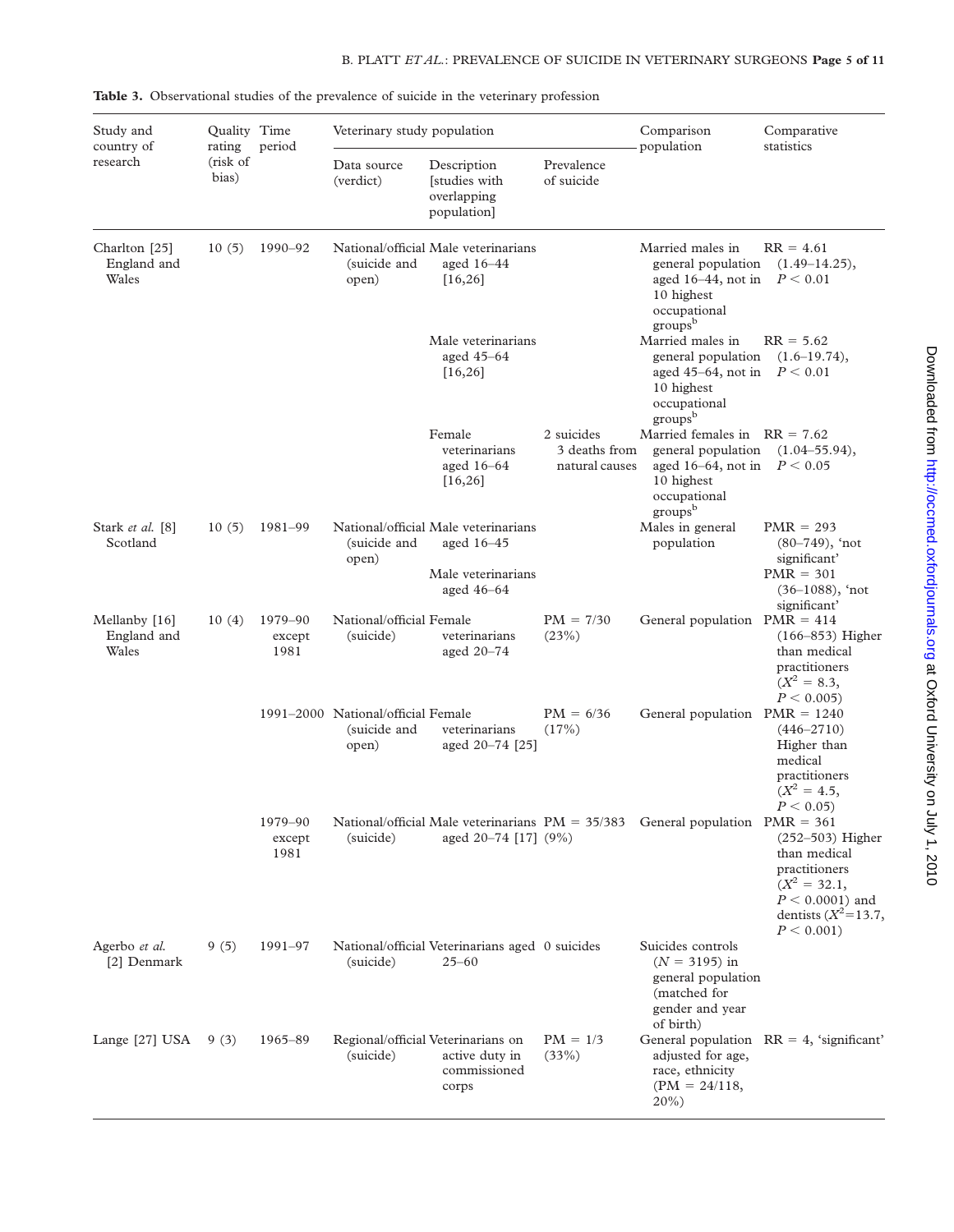#### Table 3. (Continued)

| Study and<br>country of                           | <b>Ouality</b> Time<br>rating<br>(risk of<br>bias) | period              | Veterinary study population                    |                                                                     | Comparison<br>population            | Comparative<br>statistics                                                                  |                                             |
|---------------------------------------------------|----------------------------------------------------|---------------------|------------------------------------------------|---------------------------------------------------------------------|-------------------------------------|--------------------------------------------------------------------------------------------|---------------------------------------------|
| research                                          |                                                    |                     | Data source<br>(verdict)                       | Description<br>[studies with<br>overlapping<br>population]          | Prevalence<br>of suicide            |                                                                                            |                                             |
| Milham and<br>Ossiander [28]<br><b>USA</b>        | 9(3)                                               | 1950-99             | Regional/<br>official<br>(suicide)             | Male Washington 19 suicides<br>state<br>veterinarians<br>aged $>19$ |                                     | Male Washington<br>state residents<br>aged $\geq$ 20 (18 736<br>suicides)                  | $PMR = 197$<br>$(P = 0.00156)$              |
|                                                   |                                                    | 1974-99             |                                                | Female<br>Washington<br>state<br>veterinarians<br>aged $>19$        | 3 suicides                          | Female Washington $PMR = 180$<br>state residents<br>aged $\geq$ 20 (2128<br>suicides)      | $(P = 0.23326)$                             |
| Kelly and<br>Bunting [26]<br>England and<br>Wales | 8(4)                                               | 1982-87             | National/<br>official<br>(suicide<br>and open) | Male veterinarians 17 suicides<br>aged $20-64$<br>[16, 25]          |                                     | General population $PMR = 349$<br>(adjusted for age<br>and gender)                         | $(203 - 559),$<br>'significant'             |
|                                                   |                                                    | $1991 - 96$         |                                                | Male veterinarians 9 suicides<br>aged $20-64$<br>[16, 25]           |                                     | General population $PMR = 324$<br>(adjusted for age<br>and gender)                         | $(148 - 615),$<br>'significant'             |
|                                                   |                                                    | $1991 - 96$         |                                                | Female<br>veterinarians<br>aged 20-59<br>[16, 25]                   | 4 suicides                          | General population $PMR = 500$<br>(adjusted for age<br>and gender)                         | $(136 - 1279),$<br>'significant'            |
| Kinlen [18]<br>Great Britain                      | 8(4)                                               | 1949-75             | National/<br>unofficial<br>(suicide)           | Male veterinarians $PM = 27/699$                                    | (2%)                                | Males in social<br>class 1 aged $<$ 75                                                     | $PMR = 206^a$                               |
| Blair and Hayes<br>$[13]$ USA                     | 8(3)                                               | 1966-77             | National/<br>unofficial<br>(suicide)           | White male<br>veterinarians<br>$[14]$                               | $PM = 65/1551$ White males<br>(4%)  | matched for age<br>and time period                                                         | $PMR = 216$<br>$(X^2 = 42.91,$<br>P < 0.005 |
| Blair and Hayes<br>$[14]$ USA                     | 8(3)                                               | 1947-77             | National/<br>unofficial<br>(suicide)           | White male<br>veterinarians<br>[13]                                 | $PM = 137/5016$ White males<br>(3%) | matched for age<br>and time period                                                         | $PMR = 170$<br>$(X^2 = 41.31,$<br>P < 0.005 |
| Hem et al. $[3]$<br>Norway                        | 8(3)                                               | 1960-2000 National/ | official<br>(suicide)                          | Male veterinarians 13 suicides,<br>age > 20                         | 43.7<br>per 100 000<br>deaths       | Males in the general $RR = 1.87^a$<br>population $>20$<br>$(15\ 705\ suicides)$<br>Medical | $RR = 1.02^a$                               |
| Charlton et al.<br>[17] England<br>and Wales      | 7(4)                                               | 1979-90             | National/<br>official<br>(suicide<br>and open) | Male veterinarians 35 suicides<br>aged 16-64 [16]                   | $(25.4 - 75.2)$                     | practitioners<br>Males in the general $PMR = 364$<br>population aged<br>$16 - 64$          |                                             |
| Fasal [29] USA                                    | 7(3)                                               | 1950-62             | Regional/<br>unofficial<br>(suicide)           | White male<br>veterinarians in<br>California [30]                   | $PM = 4/148$<br>(3%)                | White males in<br>general population<br>of California in<br>1960 (adjusted for             | $SMR = 79$ ,<br>'not significant'           |
| Miller and<br>Beaumont<br>$[30]$ USA              | 7(2)                                               | 1960-92             | Regional/<br>unofficial<br>(suicide)           | Californian<br>veterinarians                                        | $PM = 42/450$<br>(9%)               | age)<br>General population $PMR = 263$                                                     | $(199 - 347),$<br>P < 0.05                  |
|                                                   |                                                    |                     |                                                | Californian male<br>veterinarians                                   | $PM = 36/436$<br>(8%)               | General male<br>population                                                                 | $PMR = 248$<br>$(183 - 335),$<br>P < 0.05   |
|                                                   |                                                    |                     |                                                | Californian female $PM = 6/14$<br>veterinarians                     | (43%)                               | General female<br>population                                                               | $PMR = 5$<br>$(302 - 1148),$<br>P < 0.05    |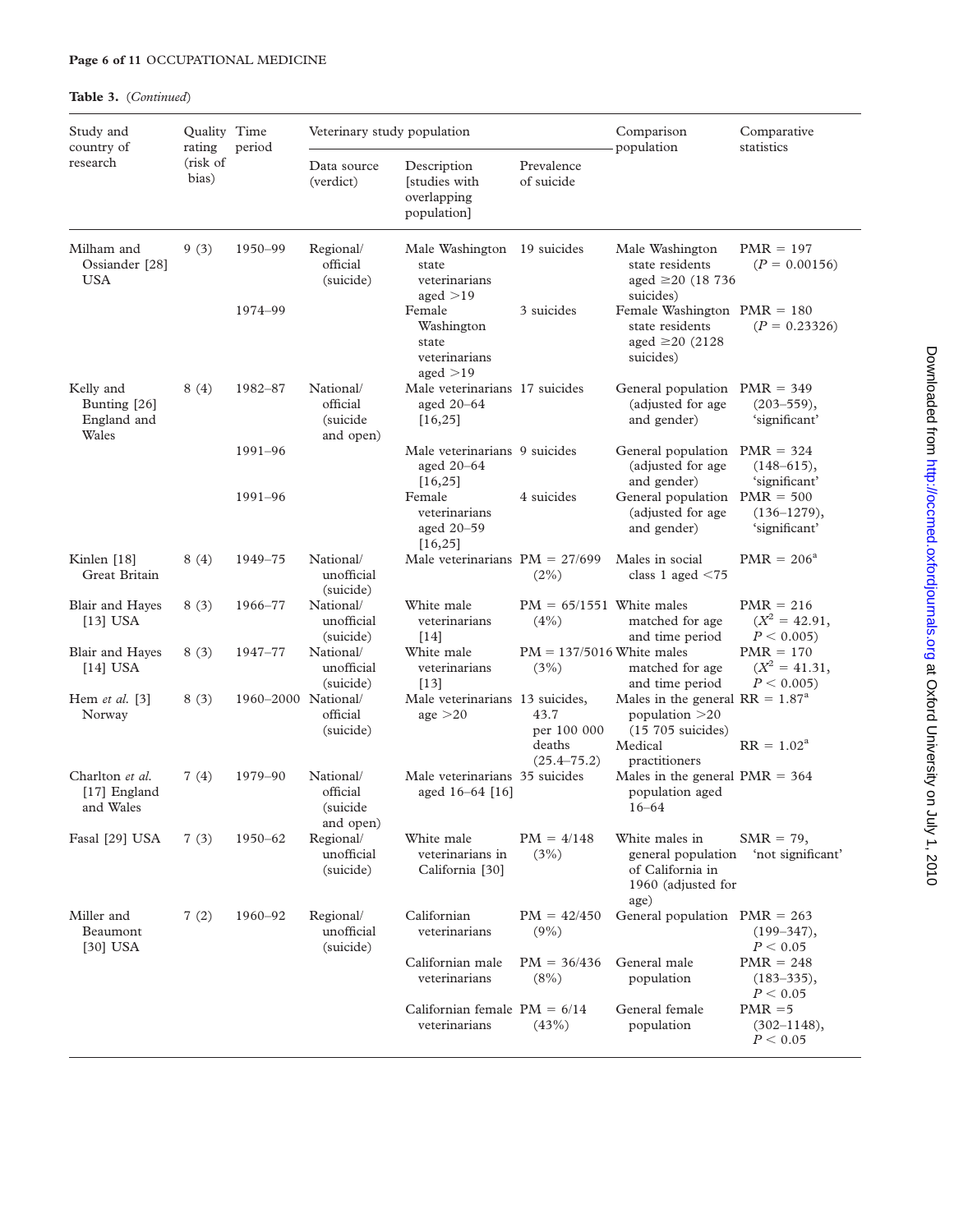| Study and<br>country of                   | rating<br>(risk of<br>bias) | Quality Time<br>period          | Veterinary study population          |                                                                                                      | Comparison<br>population                                                                                                | Comparative<br>statistics                                                                                                                                                                  |                                                                                                                                                        |
|-------------------------------------------|-----------------------------|---------------------------------|--------------------------------------|------------------------------------------------------------------------------------------------------|-------------------------------------------------------------------------------------------------------------------------|--------------------------------------------------------------------------------------------------------------------------------------------------------------------------------------------|--------------------------------------------------------------------------------------------------------------------------------------------------------|
| research                                  |                             |                                 | Data source<br>(verdict)             | Description<br><b>Istudies</b> with<br>overlapping<br>population]                                    | Prevalence<br>of suicide                                                                                                |                                                                                                                                                                                            |                                                                                                                                                        |
| Jones-Fairnie<br>et al. [19]<br>Australia | 6(2)                        |                                 | (suicide and<br>open)                | 1990-2002 Regional/official Veterinarians in<br>Victoria                                             | per 100 000<br>deaths (19.9-<br>87.7)                                                                                   | 61 deaths, 41.8 Adults in Victoria<br>(matched for age)                                                                                                                                    | $SMR = 3.8$                                                                                                                                            |
|                                           |                             |                                 |                                      | Veterinarians in<br>Western<br>Australia<br>Veterinarians in<br>Western<br>Australia and<br>Victoria | per 100 000<br>deaths $(19.7 -$<br>140.1)<br>$PM = 11/89$<br>$(12\%)$ , 45.2<br>per 100 000,<br>deaths $(25 -$<br>81.6) | 26 deaths, 52.6 Adults in Western<br>Australia<br>(matched for age)                                                                                                                        | $SMR = 4$                                                                                                                                              |
| Schnurrenberger<br>et al. [12] USA        | 6(1)                        | 1950-73                         | Regional/<br>unofficial<br>(suicide) | White male Illinois $PM = 13/481$<br>state<br>veterinarians                                          | (3%)                                                                                                                    | Illinois white male<br>veterinarians in<br>1950<br>Californian<br>veterinarians [28]<br>Illinois white male<br>veterinarians in<br>1960<br>Illinois white male<br>veterinarians in<br>1970 | $PMR = 168.3$<br>$(72.0 - 394.4)^a$<br>$PMR = 129.3$<br>$(55-304.8)^a$<br>$PMR = 193.0$<br>$(78.1 - 479.2)^a$<br>$PMR = 223.7$<br>$(86.4 - 581.5)^{a}$ |
| Botts et al. [15]<br><b>USA</b>           | 4(0)                        | 1949-64                         | Regional/<br>unofficial<br>(suicide) | Male veterinarians $PM = 2/127$<br>in Missouri                                                       | (2%)                                                                                                                    |                                                                                                                                                                                            |                                                                                                                                                        |
| Mammerickx<br>[31] Belgium                | 4(0)                        | Not stated Not stated           | (suicide)                            | Veterinarians in<br>Belgium                                                                          | $PM = 13/367$<br>(4%)                                                                                                   | Non-veterinarians in $PMR = 223$<br>general population<br>$(PM = 918)$<br>57 814, 2%)                                                                                                      | $(130.6 - 377.2)^a$                                                                                                                                    |
|                                           |                             |                                 |                                      | Veterinarians in<br>Belgium who<br>died at age $<$ 70                                                | $PM = 13/206$<br>(6%)                                                                                                   | Non-veterinarians in $PMR = 162$<br>general population<br>who died at age<br>$< 70$ (PM = 918/<br>23 567, 4%)                                                                              | $(95.3 - 270.6)^a$                                                                                                                                     |
| Jevaretnam et al.<br>[32] Australia       | 2(0)                        | 10 year<br>period<br>not stated | Regional/<br>unofficial<br>(suicide) | Veterinarians in<br>Western<br>Australia                                                             | $PM = 4/20$<br>(20%)                                                                                                    |                                                                                                                                                                                            |                                                                                                                                                        |

Table 3. (Continued)

<sup>a</sup>Comparative statistics were calculated by the authors of the review based on available data.

<sup>b</sup>Age range of comparison population appears incorrect in original report; we have included what we believe to be likely correct age range.

One study compared methods of suicide between 54 practising and 11 non-practising male veterinarians in the USA between 1966 and 1977 [13]. For practising veterinarians, self-poisoning was a more common method of suicide than firearms, whereas in non-practising veterinarians, the most common method of suicide was firearms. In a replication of this study with a longer study period (1947–77), firearms were still more commonly used by non-practitioners than poisoning but there was little difference between the two methods in practising veterinarians. Information on the type of drugs with which veterinarians poisoned themselves was limited to three of the studies. Barbiturates were commonly used, particularly by practising veterinarians [13,14].

#### **Discussion**

Following a systematic review of the international research literature, 19 studies were identified as presenting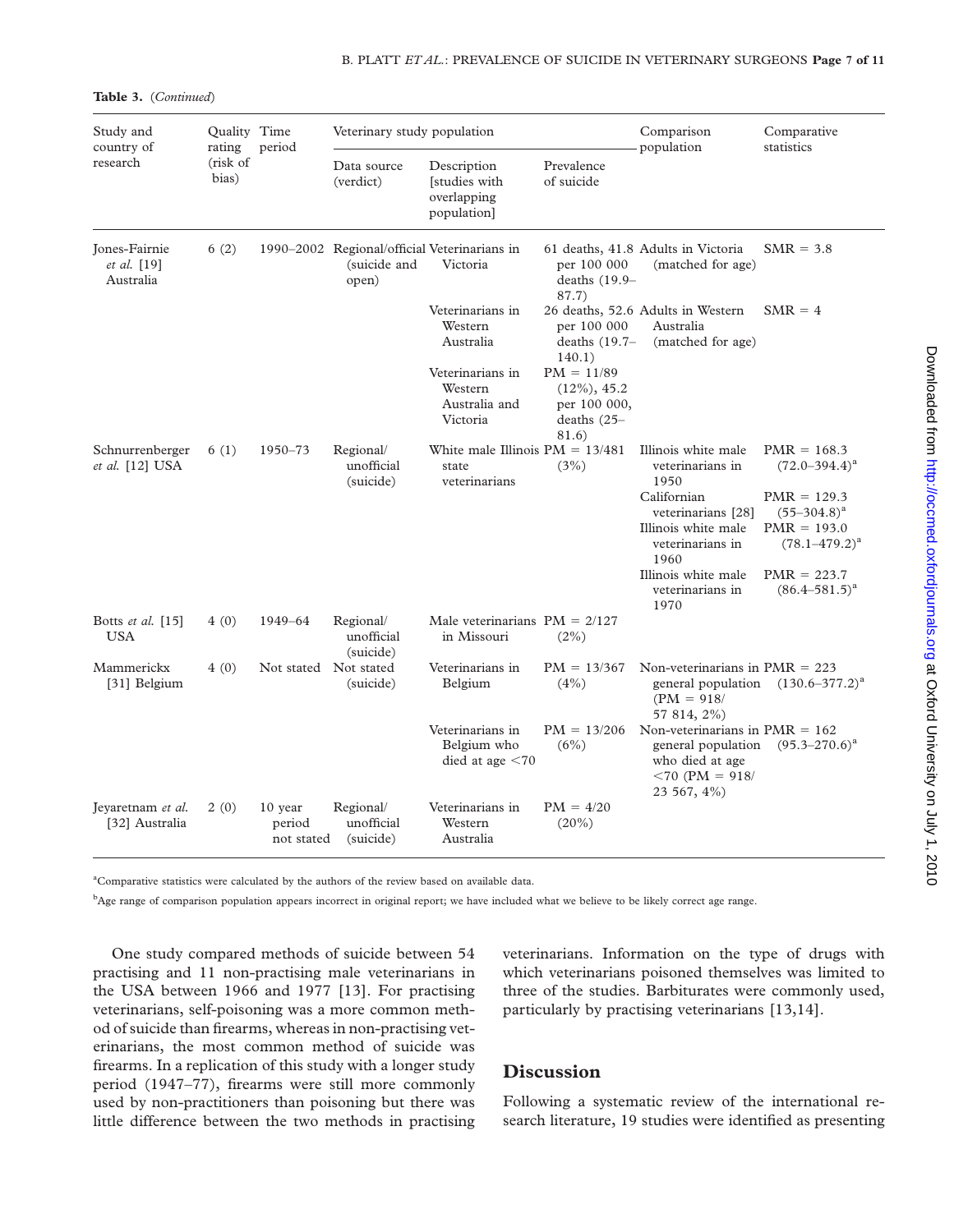| Study and<br>country<br>of research       | Time<br>period    | Veterinary study<br>population                 | Number of<br>suicides | Method of suicide (% of all suicide cases) |                |          |              |                 | Modal method<br>of suicide | Suicide cases<br>accounted |
|-------------------------------------------|-------------------|------------------------------------------------|-----------------------|--------------------------------------------|----------------|----------|--------------|-----------------|----------------------------|----------------------------|
|                                           |                   |                                                |                       | Poisoning<br>(% barbiturates)              | Firearms       | Hanging  | Drowning     | Other           |                            | for $(\% )$                |
| Blair and Haves<br>$[13]$ USA             | 1966-77           | White males in clinical<br>practice            | 54                    | 54 (37)                                    | 33             |          |              |                 | Poisoning                  | 87                         |
|                                           |                   | White males not in<br>clinical practice        | 11                    | 27(0)                                      | 64             |          |              |                 | Firearms                   | 91                         |
| Blair and Hayes                           | 1947-77           | Practitioners                                  | 137                   | 36 (28)                                    | 37             |          |              |                 | Firearms                   | 73                         |
| $[14]$ USA                                |                   | Non-practitioners                              |                       | 13(0)                                      | 69             |          |              |                 | Firearms                   | 82                         |
| Jeyaretnam et al.<br>[32] Australia       | 10 year<br>period | Resident in Western<br>Australia               | $\overline{4}$        | 50 (100)                                   |                |          |              |                 | Poisoning                  | 50                         |
| Jones-Fairnie<br>et al. [19]<br>Australia | 1990-02           | <b>Western Australians</b><br>and Victorians   | 11                    | 82 (not stated)                            | 9              | 9        |              |                 | Poisoning                  | 100                        |
|                                           |                   | Male Western<br>Australian and<br>Victorians   | $\overline{9}$        | 78 (not stated)                            | 11             | 11       |              |                 | Poisoning                  | 100                        |
|                                           |                   | Female Western<br>Australian and<br>Victorians | 2                     | 100 (not stated)                           |                |          |              |                 | Poisoning                  | 100                        |
| Kelly and                                 | 1982-96           | Males aged 20-64                               | 38                    | 79 (not stated)                            | 16             | 5        | $\mathbf{0}$ | $\mathbf{0}$    | Poisoning                  | 100                        |
| Bunting [26]<br>England and<br>Wales      |                   | Females aged 20-59                             | 9                     | 100 (not stated)                           | $\overline{0}$ | $\Omega$ | $\mathbf{0}$ | $\mathbf{0}$    | Poisoning                  | 100                        |
| Kinlen [18]<br>Great Britain              | 1949-75           | Males                                          | 27                    |                                            | 19             |          |              |                 | Firearms                   | 19                         |
| Mammerickx<br>[31] Belgium                | Not stated        | Aged $< 70$                                    | 13                    | 23 (not stated)                            | 8              | 15       |              | 15 <sup>a</sup> | Poisoning                  | 61                         |
| Miller and                                | 1960-92           | Males                                          | 36                    | 47 (not stated)                            | 3%             | 8        |              | 6               | Poisoning                  | 100                        |
| Beaumont<br>$[30]$ USA                    |                   | Females                                        | 6                     | 67 (not stated)                            | $\overline{0}$ | 17       |              | 17              | Poisoning                  | 100                        |

**Table 4.** Methods of suicide in the veterinary profession

aOne train, one car and five unknown.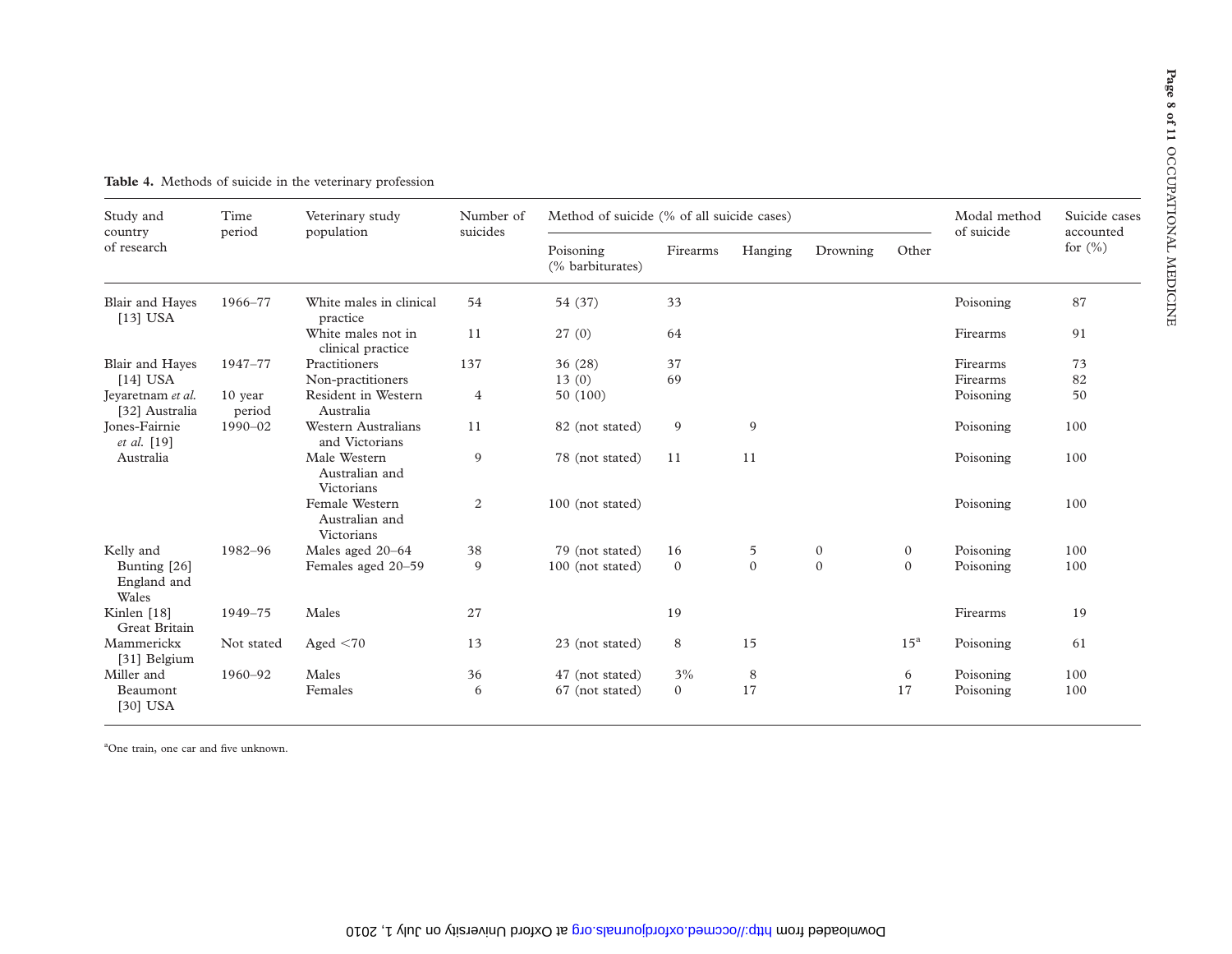data on the prevalence of suicide in the veterinary profession. Between 0 and 43% of all deaths were suicides and the rate of suicide per 100 000 members of the profession ranged from 41.8 to 52.6. In the majority of studies, the suicide rate in the veterinary profession was elevated compared with the general population. The quality and risk of bias of these studies varied greatly. In two of the four studies of highest quality, there was no significant difference between the rate of suicide in the veterinary profession and general population [2,8]. In contrast, in a highquality study conducted in England and Wales, the risk of suicide in the veterinary profession was at least three times that of the general population [16]. The comparison group in the final high-quality study were members of the general population who were employed in occupations with a lower rate of suicide, therefore the increased risk of four to seven times that of the general population was artificially elevated [25]. In the majority of studies that reported methods of suicide, poisoning and firearms were the most common.

One issue associated with validity of the studies in this review is the basis upon which cases of suicide are identified. In England and Wales, a verdict of suicide requires strong evidence that the individual intended to die by suicide. If a coroner is not satisfied beyond reasonable doubt that an act was self-inflicted and intended to cause death, they may give an open verdict. Therefore, researchers in the field frequently include open verdicts when identifying suicide cases [33] and studies that identify suicide cases using verdicts of suicide alone are likely to underestimate the prevalence of suicide. In 13/19 studies in the review, open verdicts were not included as suicides and therefore, the level of suicide was probably underestimated. Different criteria for suicide are used in some countries; this also makes it difficult to directly compare studies of suicide prevalence. Furthermore, some studies used an age range with a lower limit than the age at which veterinary surgeons qualify [8,17,25]. This is because of lack of population data in more narrow age groups.

A final limitation of the studies included in the review is the statistical methods used to assess suicide risk. The most reliable and accurate method of performing relative statistics involves comparing the rate of suicide in the target occupational population to the rate in an appropriate comparison population (RR). Just two studies reviewed presented data in the form of a RR [25,27]. In 11 of the studies, a PMR was calculated. This is an alternative statistical method, used when population denominator data are unavailable. PMR is a relatively crude measure of suicide prevalence; it assumes the relative risk of other causes of death is the same in the two populations. Given that the socio-economic status (SES) of the veterinary profession is likely to be particularly high and hence the risk of deaths from some natural causes reduced, this assumption is unlikely to be valid. However, where the use of a PMR is unavoidable, additional comparisons with occupational groups matched for SES (such as doctors or teachers) are advantageous.

Our use of a quality rating scale to assess the risk of bias and overall quality of the survey studies enabled more valid generalizations to be made. Unfortunately, it was beyond the scope of the review to test the validity and reliability of this measure. Tests of the inter-reviewer reliability and external validity of the tool would help further development, such that it could be used as a reliable means of assessing the quality of studies in similar reviews.

Based on the findings of this review, several other suggestions can be made about the direction of future research on suicide and issues of wellbeing in the veterinary profession. Updates of suicide prevalence studies from the USA, Denmark, Norway, Belgium and Scotland, as well as other countries would be welcome. At the time the search strategy was conducted (May 2008), just one observational study of suicide in the veterinary profession had been published that reviewed rates of suicide beyond the year 2000 [19]. The existence of more accessible and comprehensive mortality databases should facilitate continued evaluation of the extent to which veterinary surgeons are at risk of suicide. Given that suicide patterns vary across the world and in different cultures, further investigation of cross-cultural differences in suicide rates in the veterinary profession are also warranted. The majority of observational studies in this review were conducted in Western Europe, USA and Australasia. While many studies found suicide risk to be elevated in the veterinary profession, the study of Danish veterinary surgeons found no cases of suicide [2].

Gathering detailed information on methods of suicide in the veterinary profession should also be a focus of future observational studies, as it is important to understand more about how access to a means of suicide may contribute to risk of suicide. In addition, few studies made comparisons with other occupational groups and such studies may provide information on the particular risk factors for suicide to which veterinarians are exposed.

The observational studies in the present review show that the rate of suicide in the veterinary profession is generally higher than in comparison populations, and by at least three times in the UK. Therefore, the veterinary profession is an occupation for which effective suicide prevention strategies should be developed. Preliminary evidence suggests that one factor contributing to the elevated risk in this occupational group may be easy access to a means of suicide. However, more observational studies are needed to confirm that veterinary surgeons use methods of suicide obtained through work. Investigations on the influence that other work-related factors might have on suicide risk in the veterinary profession are also required.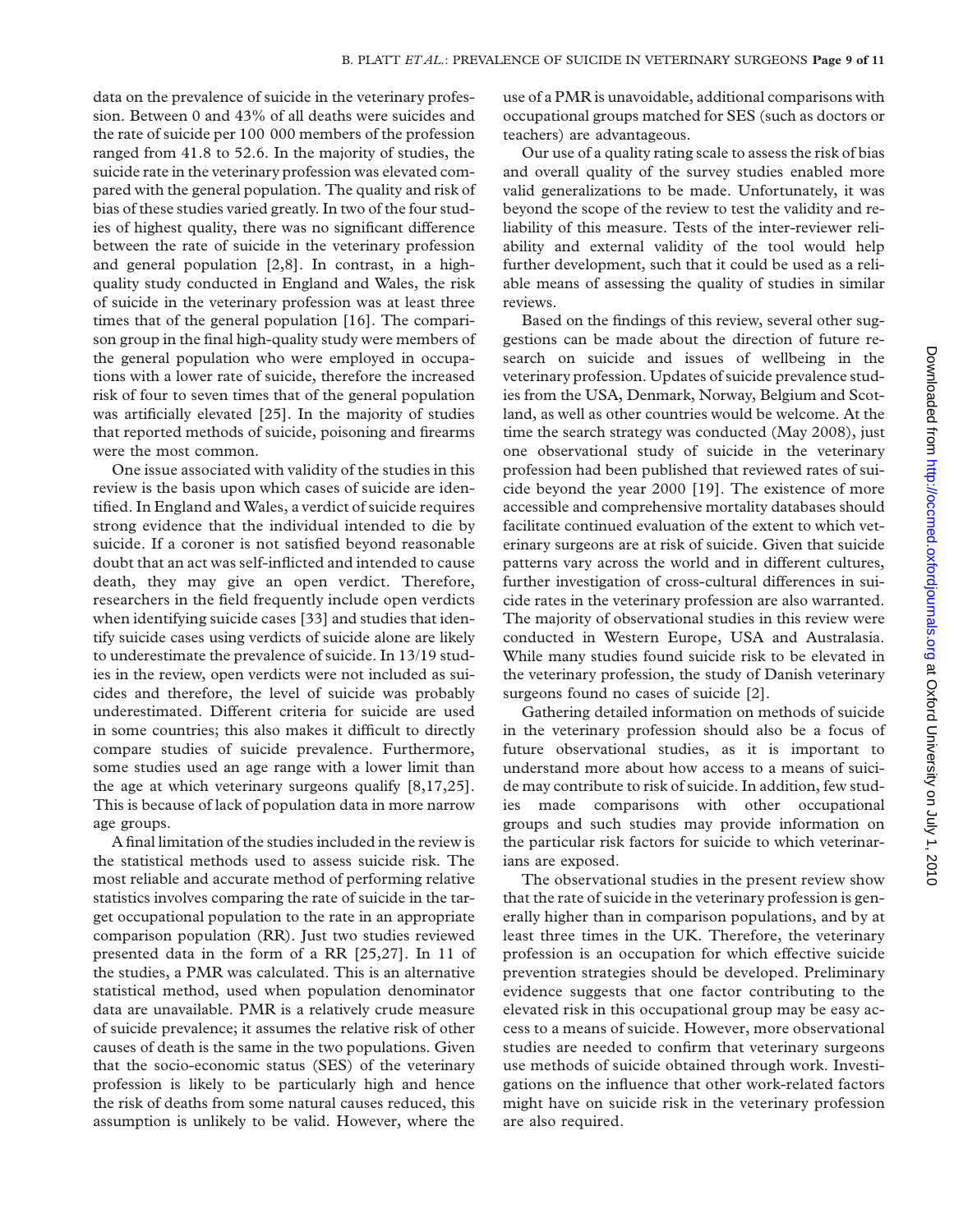#### Key points

- This systematic review demonstrates veterinary surgeons in the UK are at least three times as likely to die from suicide as members of the general population and that risk is also elevated in some other countries.
- The research provides evidence that more in-depth investigation of suicidal behaviour in the veterinary profession is essential and identifies the particular methodological limitations of research conducted to date.
- The study is likely to stimulate further research into the factors associated with veterinary suicide in addition to encouraging the profession to develop strategies to prevent its members from taking their lives.

## Funding

Hill's Pet Nutrition, the Royal College of Veterinary Surgeons Trust Fund and the Veterinary Benevolent Fund (VBF). K.H. is funded by Oxfordshire and Buckinghamshire Mental Health NHS Foundation Trust and the National Institute for Health Research, for which he is a senior investigator. S.S. is funded by a NIHR Programme Grant ('A multi-centre programme of clinical and public health research in support of the National Suicide Prevention Strategy for England').

## Acknowledgements

The authors acknowledge the help of Lesley Sutton and Louise Harriss in the abstract and full-text screening stages of the review. International experts in the field Helen Fairnie, Keren Skegg, Austin Kirwan, Lin Fritschi and Rosie Allister identified any references omitted from the search prior to full-text screening (Figure 1). We are also extremely grateful to Karen Smith who provided advice on the statistical methods used in the review.

## Conflicts of interest

None declared.

## References

- 1. WHO. World Health Organisation: Suicide Prevention. Geneva, Switzerland: WHO, 2008.
- 2. Agerbo E, Gunnell D, Bonde JP et al. Suicide and occupation: the impact of socio-economic, demographic and psychiatric differences. Psychol Med 2007;37:1131–1140.
- 3. Hem E, Haldorsen T, Aasland OG et al. Suicide rates according to education with a particular focus on physicians in Norway 1960–2000. Psychol Med 2005;35:873–880.
- 4. Meltzer H, Griffiths C, Brock A et al. Patterns of suicide by occupation in England and Wales: 2001-2005. Br J Psychiatry 2008;193:73–76.
- 5. Blachly PH, Josslin R, Osterud HT. Suicide in professional groups. N Engl J Med 1963;268:1278-1282.
- 6. Delzell E, Grufferman S. Mortality among white and nonwhite farmers in North Carolina, 1976–1978. Am J Epidemiol 1985;121:391–402.
- 7. Saftlas AF, Blair A, Cantor KP et al. Cancer and other causes of death among Wisconsin farmers. Am  $\tilde{\tau}$  Ind Med 1987;11:119–129.
- 8. Stark C, Belbin A, Hopkins P et al. Male suicide and occupation in Scotland. Health Stat Q 2006;29:26-29.
- 9. Gallagher LM, Kliem C, Beautrais AL et al. Suicide and occupation in New Zealand, 2001–2005. Int J Occup Environ Health 2008;14:45–50.
- 10. Hawton K, Fagg J, Simkin S et al. Methods used for suicide by farmers in England and Wales. The contribution of availability and its relevance to prevention. Br  $\hat{J}$  Psychiatry 1998;173:320–324.
- 11. Hawton K, Clements A, Simkin S et al. Doctors who kill themselves: a study of the methods used for suicide. OHM 2000;93:351-357.
- 12. Schnurrenberger PR, Martin RJ, Walker JF. Mortality in Illinois veterinarians.  $\tilde{J}$  Am Vet Med Assoc 1977;170: 1071–1075.
- 13. Blair A, Hayes HM, Jr. Cancer and other causes of death among U.S. veterinarians, 1966–1977. Int J Cancer 1980; 25:181–185.
- 14. Blair A, Hayes HM. Mortality patterns among US veterinarians, 1947-1977; an expanded study. Int  $\widetilde{J}$  Epidemiol 1982;11:391–397.
- 15. Botts RP, Edlavitch S, Payne G. Mortality of Missouri veterinarians.  $J Am$  Vet Med Assoc 1966;149:499-504.
- 16. Mellanby RJ. Incidence of suicide in the veterinary profession in England and Wales. Vet Rec  $2005;157:415-417$ .
- 17. Charlton J. Suicide deaths in England and Wales: trends in factors associated with suicide deaths. Popul Trends 1993; 71:34–42.
- 18. Kinlen LJ. Mortality among British veterinary surgeons. Br Med  $\widetilde{\mathcal{J}}$  (Clin Res Ed) 1983;287:1017-1019.
- 19. Jones-Fairnie H, Ferroni P, Silburn S et al. Suicide in Australian veterinarians. Aust Vet  $\widetilde{J}$  2008;86:114-116.
- 20. Kahn H, Nutter CVJ. Stress in veterinary surgeons: a review and pilot study. In: Antoniou A-SG, Cooper CL, eds. Research Companion to Organizational Health Psychology. Cheltenham, UK: Edward Elgar Publishing Ltd, 2005; 293–303.
- 21. Hansez I, Schins F, Rollin F. Occupational stress, workhome interference and burnout among Belgian veterinary practitioners. Ir Vet  $\widetilde{J}$  2008;61:233-241.
- 22. Gardner DH, Hini D. Work-related stress in the veterinary profession in New Zealand. N Z Vet  $\mathfrak{Z}$  2006; 54:119–124.
- 23. Ptacek J, Leonard K, McKee TL. 'I've got some bad news.': veterinarians' recollections of communicating bad news to clients. *J Appl Soc Psychol* 2004;34:366-390.
- 24. Landis JR, Koch GG. The measurement of observer agreement for categorical data. Biometrics 1977;33:159-174.
- 25. Charlton J. Trends and patterns in suicide in England and Wales. Int J Epidemiol 1995;24(Suppl. 1):S45-S52.